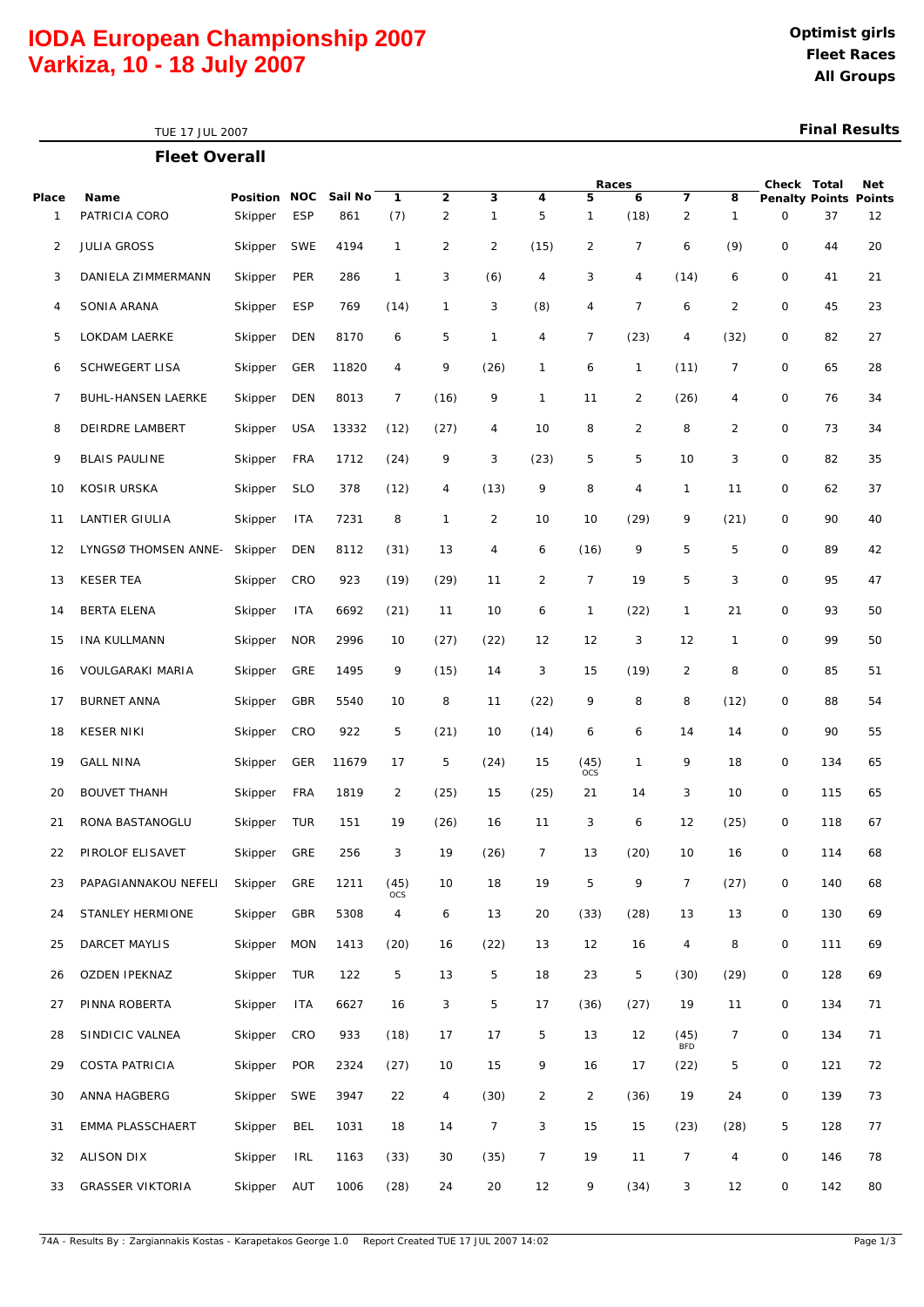# **IODA European Championship 2007 All Groups Varkiza, 10 - 18 July 2007**

TUE 17 JUL 2007

### **Final Results**

|             | <b>Fleet Overall</b>      |                         |            |                 |                     |                      |         |                    |                    |         |                      |           |                                   |     |     |
|-------------|---------------------------|-------------------------|------------|-----------------|---------------------|----------------------|---------|--------------------|--------------------|---------|----------------------|-----------|-----------------------------------|-----|-----|
|             |                           |                         |            |                 |                     |                      |         |                    | Races              |         |                      |           | Check Total                       |     | Net |
| Place<br>34 | Name<br><b>MANAMI DOI</b> | Position NOC<br>Skipper | <b>JPN</b> | Sail No<br>3068 | 1<br>$\overline{2}$ | $\overline{2}$<br>14 | 3<br>17 | 4<br>(24)          | 5<br>14            | 6<br>18 | $\overline{7}$<br>18 | 8<br>(30) | <b>Penalty Points Points</b><br>0 | 137 | 83  |
| 35          | <b>ZEYNEP YENTUR</b>      | Skipper                 | <b>TUR</b> | 17              | (25)                | 8                    | 8       | 21                 | 17                 | (30)    | 13                   | 19        | 0                                 | 141 | 86  |
| 36          | PIASECKA SARA             | Skipper                 | POL        | 1386            | 9                   | (23)                 | 16      | 20                 | (26)               | 8       | 16                   | 17        | 0                                 | 135 | 86  |
| 37          | PRAT MARINE               | Skipper                 | <b>MON</b> | 1416            | 11                  | (31)                 | 8       | 16                 | 20                 | 16      | 16                   | (26)      | 0                                 | 144 | 87  |
| 38          | DROSOU MARIA              | Skipper                 | GRE        | 1524            | 17                  | 6                    | (34)    | 8                  | (45)<br><b>OCS</b> | 26      | 17                   | 14        | 0                                 | 167 | 88  |
| 39          | JANE BUTLER               | Skipper                 | <b>IRL</b> | 1148            | 8                   | 11                   | 23      | (27)               | 11                 | (33)    | 23                   | 15        | 0                                 | 151 | 91  |
| 40          | SOFIA ENGSTRÖM            | Skipper                 | <b>SWE</b> | 4213            | 6                   | (36)                 | 19      | 23                 | 17                 | (31)    | 27                   | 6         | 0                                 | 165 | 98  |
| 41          | MALINOWSKA JODYTA         | Skipper                 | POL        | 1884            | 13                  | 12                   | 14      | (33)               | 24                 | 10      | (36)                 | 26        | 0                                 | 168 | 99  |
| 42          | <b>MARTA GARCIA</b>       | Skipper                 | <b>ESP</b> | 1465            | 15                  | 28                   | 7       | (45)<br><b>DNF</b> | (45)<br><b>OCS</b> | 3       | 25                   | 22        | 0                                 | 190 | 100 |
| 43          | RETORNAZ ALOISE           | Skipper                 | <b>FRA</b> | 1662            | (34)                | 20                   | 20      | 13                 | 4                  | 24      | (27)                 | 19        | 0                                 | 161 | 100 |
| 44          | LOEWE FREDERIKE           | Skipper                 | <b>GER</b> | 11726           | (34)                | 25                   | 24      | (35)               | 10                 | 13      | 15                   | 15        | 0                                 | 171 | 102 |
| 45          | MAEHR ANNE                | Skipper                 | <b>AUT</b> | 222             | (45)<br><b>OCS</b>  | (32)                 | 12      | 14                 | 18                 | 23      | 18                   | 18        | 0                                 | 180 | 103 |
| 46          | CLAUDIA MAZZAFERRO        | Skipper                 | <b>BRA</b> | 3333            | 15                  | 17                   | (31)    | 16                 | (23)               | 20      | 15                   | 20        | 0                                 | 157 | 103 |
| 47          | KATRIEN COPPIETERS        | Skipper                 | <b>BEL</b> | 1070            | 23                  | (32)                 | 21      | 11                 | 14                 | 17      | 20                   | (34)      | 0                                 | 172 | 106 |
| 48          | <b>SCEALES JANE</b>       | Skipper                 | GBR        | 5563            | 11                  | 22                   | (32)    | (28)               | 22                 | 24      | 20                   | 10        | 0                                 | 169 | 109 |
| 49          | OTTENSESSER SHACHAR       | Skipper                 | <b>ISR</b> | 623             | 20                  | 12                   | 12      | 18                 | 24                 | 25      | (31)                 | (34)      | 0                                 | 176 | 111 |
| 50          | SZCZESNA EWA              | Skipper                 | POL        | 1310            | 16                  | 23                   | 25      | 19                 | 20                 | (32)    | (34)                 | 9         | 0                                 | 178 | 112 |
| 51          | LOUREIRO CATARINA         | Skipper                 | <b>POR</b> | 2372            | 21                  | 7                    | 23      | (34)               | (37)               | 10      | 24                   | 30        | 0                                 | 186 | 115 |
| 52          | SARRI POLIKSENI           | Skipper                 | GRE        | 1701            | 3                   | 18                   | 6       | 33                 | (37)               | (37)    | 37                   | 20        | 0                                 | 191 | 117 |
| 53          | XINTARAKOU VRETTI         | Skipper                 | GRE        | 994             | (30)                | 19                   | (28)    | 21                 | 21                 | 21      | 11                   | 24        | 0                                 | 175 | 117 |
| 54          | FEENSTRA FROUKJE          | Skipper                 | <b>NED</b> | 2720            | 23                  | (36)                 | (35)    | 17                 | 19                 | 13      | 29                   | 16        | $\mathbf 0$                       | 188 | 117 |
| 55          | PIROGOVA ANNA             | Skipper                 | <b>RUS</b> | 1511            | 29                  | (35)                 | (34)    | 29                 | 18                 | 11      | 31                   | 13        | 0                                 | 200 | 131 |
| 56          | TORTEN SHARON             | Skipper                 | <b>ISR</b> | 445             | (38)                | 21                   | (40)    | 27                 | 27                 | 14      | 26                   | 17        | 0                                 | 210 | 132 |
| 57          | MARGOT CLEEREN            | Skipper                 | <b>BEL</b> | 1058            | 14                  | $\overline{7}$       | 27      | 29                 | 29                 | 28      | (40)                 | (37)      | 0                                 | 211 | 134 |
| 58          | KATIE GAMBIER-ROSS        | Skipper                 | <b>IRL</b> | 1244            | 26                  | 28                   | 25      | (32)               | (36)               | 12      | 21                   | 23        | 0                                 | 203 | 135 |
| 59          | PETERNELJ EVA             | Skipper                 | <b>SLO</b> | 954             | 25                  | 20                   | 19      | 22                 | 27                 | 30      | (45)<br><b>BFD</b>   | (31)      | 0                                 | 219 | 143 |
| 60          | CREPIN SOLENE             | Skipper                 | ARG        | 3036            | 13                  | 15                   | 18      | 37                 | 31                 | (38)    | 36                   | (39)      | 0                                 | 227 | 150 |
| 61          | <b>TESTUZ FIONA</b>       | Skipper                 | SUI        | 1348            | 28                  | (34)                 | 29      | 24                 | 26                 | 26      | 17                   | (32)      | 0                                 | 216 | 150 |
| 62          | GREENSLADE RENEE          | Skipper                 | <b>BER</b> | 1028            | 22                  | (30)                 | 27      | 28                 | (32)               | 27      | 24                   | 25        | 0                                 | 215 | 153 |
| 63          | KIRCHER LISA              | Skipper                 | <b>AUT</b> | 1100            | 24                  | 18                   | 30      | (34)               | 25                 | 29      | (35)                 | 31        | 0                                 | 226 | 157 |
| 64          | JACOB OREN                | Skipper                 | <b>ISR</b> | 114             | (32)                | 29                   | 21      | 26                 | 28                 | (33)    | 28                   | 28        | 0                                 | 225 | 160 |
| 65          | BOSSHARD ANYA             | Skipper                 | SUI        | 1369            | 26                  | 26                   | (33)    | (31)               | 25                 | 31      | 29                   | 27        | 0                                 | 228 | 164 |
| 66          | <b>COUVERT DEWL</b>       | Skipper                 | <b>NED</b> | 2784            | (35)                | 31                   | (33)    | 32                 | 28                 | 21      | 21                   | 33        | 0                                 | 234 | 166 |